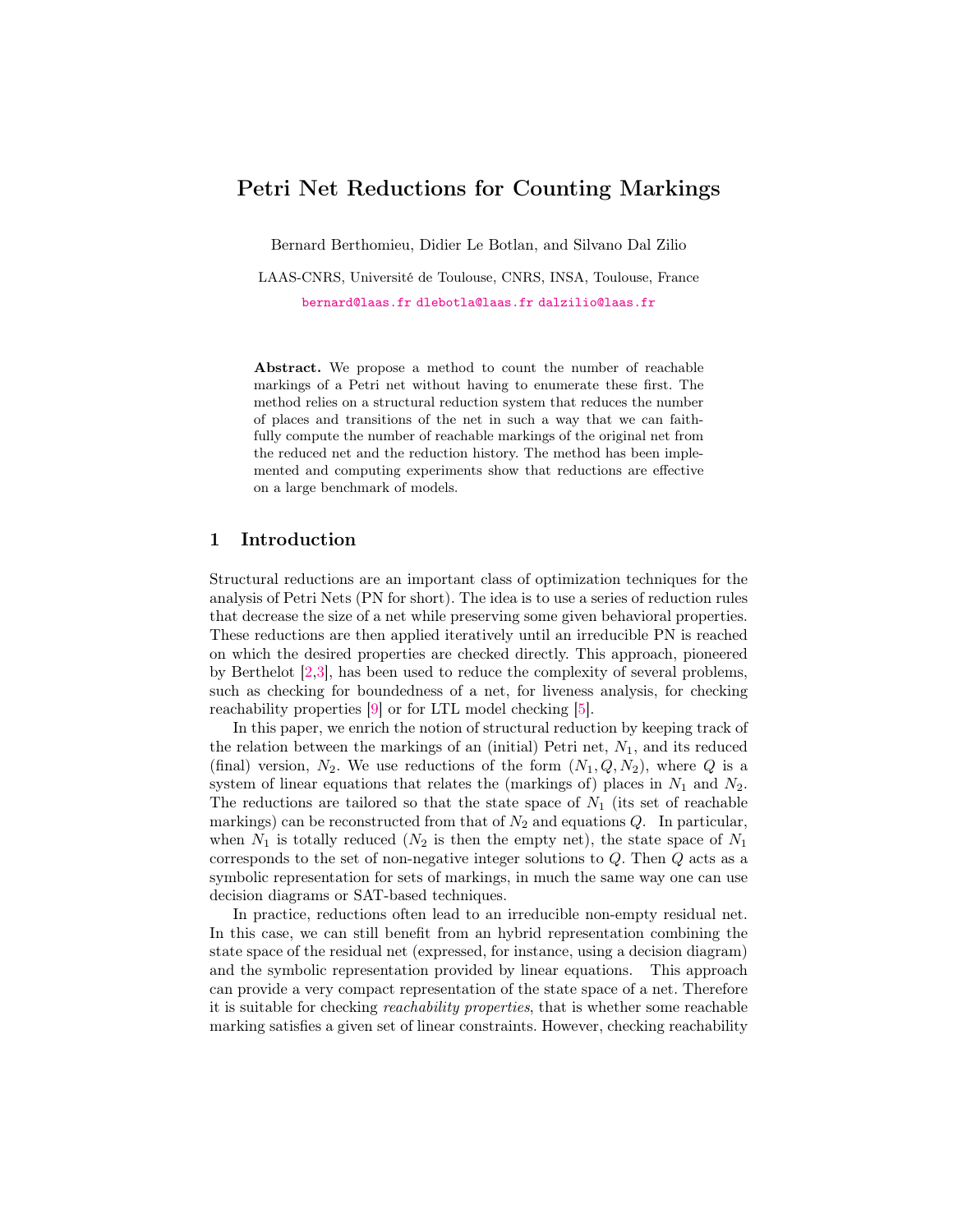properties could benefit of more aggressive reductions since it is not generally required there that the full state space is available (see e.g.  $[9]$ ). At the opposite, we focus on computing a (symbolic) representation of the full state space. A positive outcome of our choice is that we can derive a method to count the number of reachable markings of a net without having to enumerate them first.

Computing the cardinality of the reachability set has several applications. For instance, it is a straightforward way to assess the correctness of tools—all tools should obviously find the same results on the same models. This is the reason why this problem was chosen as the first category of examination in the recurring Model-Checking Contest (MCC) [\[6,](#page-16-4)[7\]](#page-16-5). We have implemented our approach in the framework of the TINA toolbox [\[4\]](#page-16-6) and used it on the large set of examples provided by the MCC (see Sect. [7\)](#page-12-0). Our result are very encouraging, with numerous instances of models where our performances are several order of magnitude better than what is observed with the best available tools.

Outline. We first define the notations used in the paper then describe the reduction system underlying our approach, in Sect. [3.](#page-2-0) After illustrating the approach on a full example, in Sect. [4,](#page-7-0) we prove in Sect. [5](#page-8-0) that the equations associated with reductions allow one to reconstruct the state space of the initial net from that of the reduced one. Section [6](#page-10-0) discusses how to count markings from our representation of a state space while Sect. [7](#page-12-0) details our experimental results. We conclude with a discussion on related works and possible future directions.

### 2 Petri Nets

Some familiarity with Petri nets is assumed from the reader. We recall some basic terminology. Throughout the text, comparison  $(=,\geq)$  and arithmetic operations (−, +) are extended pointwise to functions.

A marked *Petri net* is a tuple  $N = (P, T, \textbf{Pre}, \textbf{Post}, m_0)$  in which P, T are disjoint finite sets, called the places and transitions,  $\text{Pre}, \text{Post} : T \to (P \to \mathbb{N})$ are the pre and post condition functions, and  $m_0 : P \to \mathbb{N}$  is the *initial marking*. Figure [3,](#page-7-1) in page [8,](#page-7-1) gives an example of Petri net using a graphical syntax: places are pictured as circles, transitions as squares, and pre and post conditions as weighted arcs between places and transitions.

A marking  $m : P \to \mathbb{N}$  maps a number of tokens to every place. A transition t in T is said enabled at m if  $m \geq \text{Pre}(t)$ . If enabled at m, transition t may fire yielding a marking  $m' = m - \overline{\text{Pre}(t) + \text{Post}(t)}$ . This is written  $m \to m'$ , or simply  $m \to m'$  when only markings are of interest.

The reachability set, or state space, of N is the set of markings  $\mathcal{R}(N) =$ { $m \mid m_0 \stackrel{*}{\rightarrow} m$ }, where  $\stackrel{*}{\rightarrow}$  is the reflexive and transitive closure of  $\rightarrow$ .

A firing sequence  $\sigma$  over T is a sequence  $t_1, \ldots, t_n$  of transitions in T such that there are some markings  $m_1 \ldots, m_{n+1}$  with  $m_1 \stackrel{t_1}{\rightarrow} m_2 \wedge \ldots \wedge m_n \stackrel{t_n}{\rightarrow} m_{n+1}$ . This can be written  $m_1 \stackrel{\sigma}{\rightarrow} m_{n+1}$ . Its *displacement* is the function  $\Delta(\sigma)$  =  $\sum_{i=1}^{n}(\text{Post}(t_i) - \text{Pre}(t_i))$  and its *hurdle*, denoted  $H(\sigma)$ , is the minimal marking (pointwise) from which the sequence is firable.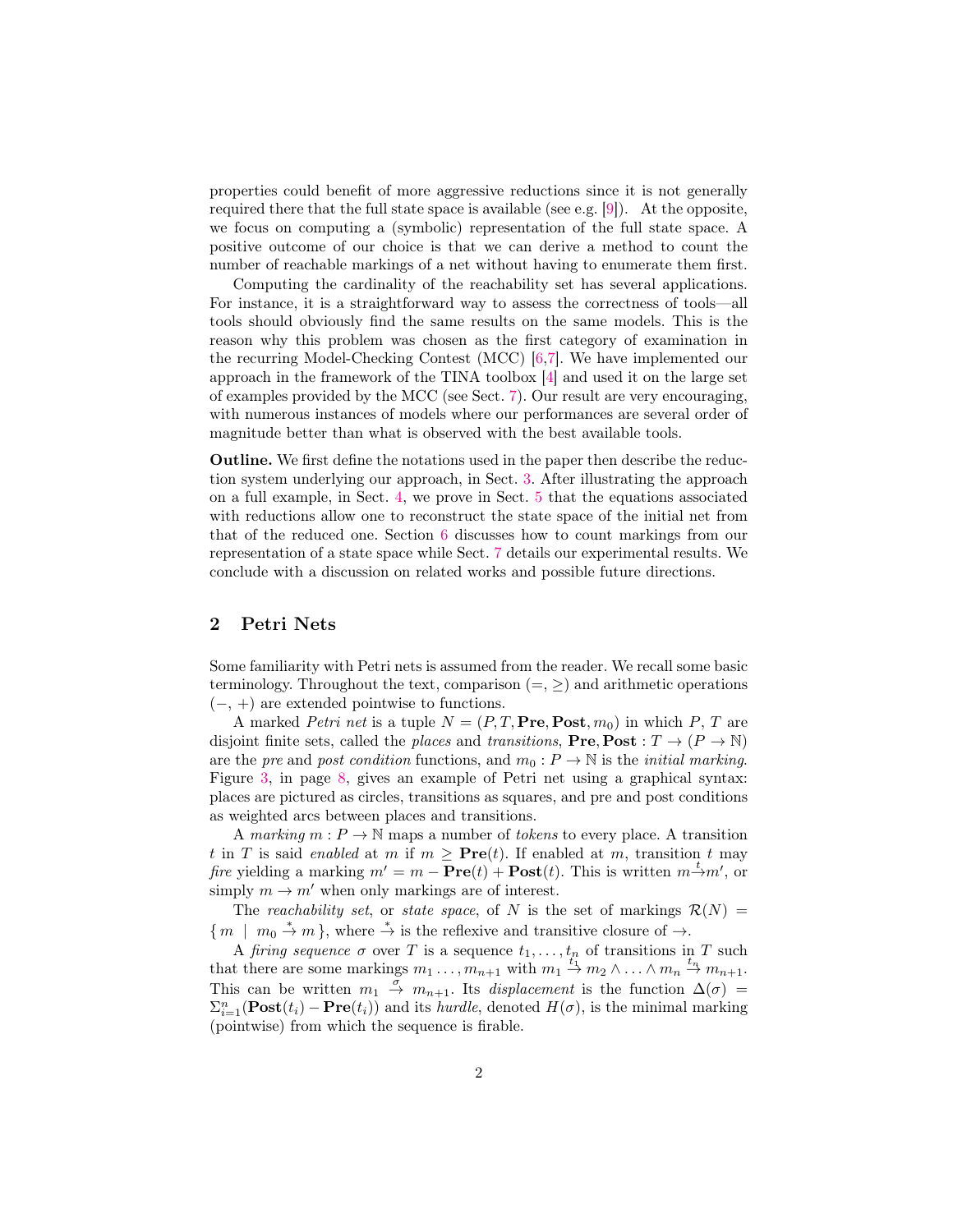The postset of a transition t is  $t^{\bullet} = \{p \mid \text{Post}(t)(p) > 0\}$ , its preset is  $\bullet$   $t = \{ p \mid \textbf{Pre}(t)(p) > 0 \}$ . Symmetrically for places,  $p^{\bullet} = \{ t \mid \textbf{Pre}(t)(p) > 0 \}$ and  $\mathbf{P} = \{ t \mid \textbf{Post}(t)(p) > 0 \}.$ 

A net N is *bounded* if there is an (integer) bound b such that  $m(p) \leq b$  for all  $m \in \mathcal{R}(N)$  and  $p \in P$ . The net is said *safe* when the bound is 1. All nets considered in this paper are assumed bounded.

#### <span id="page-2-0"></span>3 The Reduction System

We describe our set of reduction rules using three main categories. For each category, we give a property that can be used to recover the state space of a net, after reduction, from that of the original net.

#### <span id="page-2-3"></span>3.1 Removal of Redundant Transitions

A transition is redundant when its effects can always be achieved by firing instead an alternative sequence of transitions. Our definition of redundant transitions slightly strengthens that of bypass transitions in [\[14\]](#page-16-7). It is not fully structural either, but makes it easier to identify special cases structurally.

<span id="page-2-1"></span>**Definition 1** (Redundant transition). Given a net  $(P, T, Pre, Post, m_0)$ , a transition t in T is redundant if there is a firing sequence  $\sigma$  over  $T \setminus \{t\}$  such that  $\Delta(t) = \Delta(\sigma)$  and  $H(t) \leq H(\sigma)$ .

There are special cases that do not require to explore combinations of transitions. This includes *identity* transitions, such that  $\Delta(t) = 0$ , and *duplicate* transitions, such that for some other transition  $t'$  and integer  $k, \Delta(t) = k.\Delta(t')$ . Finding redundant transitions using Definition [1](#page-2-1) can be convenient too, provided the candidate  $\sigma$  are restricted (e.g. in length). Figure [1](#page-3-0) (left) shows some examples of redundant transitions. Clearly, removing a redundant transition from a net does not change its state space.

<span id="page-2-5"></span>**Theorem 1.** If net  $N'$  is the result of removing some redundant transition in net N then  $\mathcal{R}(N) = \mathcal{R}(N')$ 

### <span id="page-2-4"></span>3.2 Removal of Redundant Places

A place is redundant if it never restricts the firing of its output transitions. Removing redundant places from a net preserves its language of firing sequences [\[3\]](#page-16-1). We wish to avoid enumerating marking for detecting such places, and further be able to recover the marking of a redundant place from those of the other places. For these reasons, our definition of redundant places is a slightly strengthened version of that of structurally redundant places in [\[3\]](#page-16-1) (last clause is an equation).

<span id="page-2-2"></span>**Definition 2** (redundant place). Given a net  $(P, T, Pre, Post, m_0)$ , a place p in P is redundant if there is some set of places I from  $P \setminus \{p\}$ , some valuation  $v:(I\cup \{p\})\to \mathbb{N}^*,$  and some constant  $b\in \mathbb{N}$  such that, for any  $t\in T$ :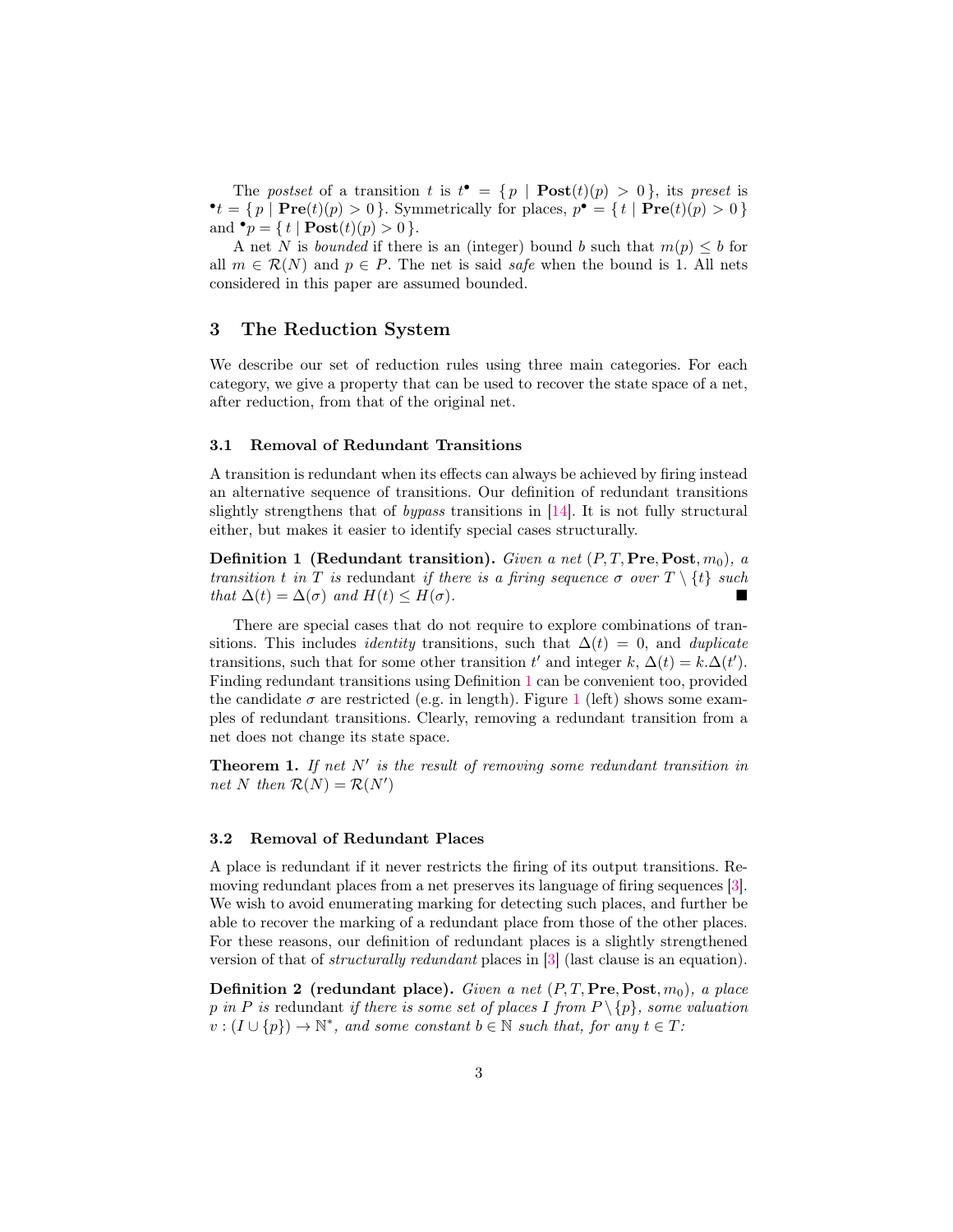

<span id="page-3-0"></span>Fig. 1. Some examples of redundant transitions (left) and places (right)

- 1. The weighted initial marking of  $p$  is not smaller than that of  $I$ :  $b = v(p) \cdot m_0(p) - \sum_{q \in I} v(q) \cdot m_0(q)$
- 2. To fire t, the difference between its weighted precondition on p and that on *I* may not be larger than b:  $v(p)$ . $\text{Pre}(t)(p) - \sum_{q \in I} v(q)$ . $\text{Pre}(t)(q) \leq b$
- 3. When t fires, the weighted growth of the marking of p is equal to that of I:  $v(p).(\textbf{Post}(t)(p) - \textbf{Pre}(t)(p)) = \sum_{q \in I} v(q).(\textbf{Post}(t)(q) - \textbf{Pre}(t)(q))$

This definition can be rephrased as an integer linear programming problem [\[16\]](#page-16-8), convenient in practice for computing redundant places in reasonably sized nets (say when  $|P| \leq 50$ ). Like with redundant transitions, there are special cases that lead to easily identifiable redundant places. These are constant places—those for which set I in the definition is empty—and *duplicated* places, when set  $I$  is a singleton. Figure [1](#page-3-0) (right) gives some examples of such places.

From Definition [2,](#page-2-2) we can show that the marking of a redundant place p can always be computed from the markings of the places in  $I$  and the valuation function v. Indeed, for any marking m in  $\mathcal{R}(N)$ , we have  $v(p).m(p) =$  $\Sigma_{q\in I}v(q).m(q) + b$ , where the constant b derives from the initial marking  $m_0$ . Hence we have a relation  $k_p.m(p) = \rho_p(m)$ , where  $k_p = v(p)$  and  $\rho_p$  is some linear expression on the places of the net.

<span id="page-3-2"></span>**Theorem 2.** If  $N'$  is the result of removing some redundant place p from net N, then there is an integer constant  $k \in \mathbb{N}^*$ , and a linear expression  $\rho$ , such that, for all marking  $m: m \cup \{(p, (1/k) \cdot \rho(m))\} \in \mathcal{R}(N) \Leftrightarrow m \in \mathcal{R}(N').$ 

#### <span id="page-3-1"></span>3.3 Place Agglomerations

Conversely to the rules considered so far, place agglomerations do not preserve the number of markings of the nets they are applied to. They constitute the cornerstone of our reduction system; the purpose of the previous rules is merely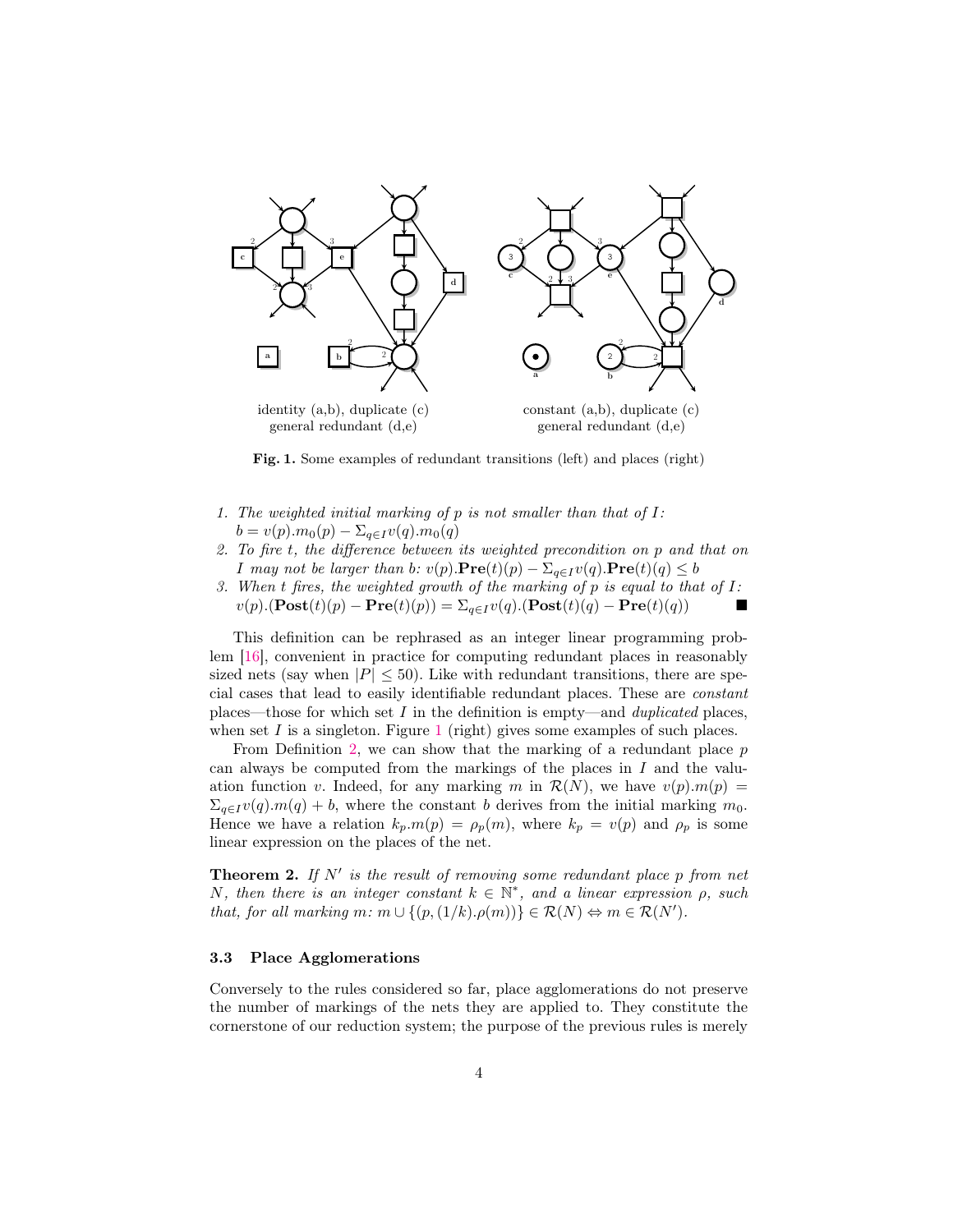

<span id="page-4-0"></span>Fig. 2. Agglomeration examples: chain (top), loop (for  $n = 3$ , bottom)

to simplify the net so that agglomeration rules can be applied. We start by introducing a convenient notation.

**Definition 3 (Sum of places).** A place a is the sum of places p and q, written  $a = p \boxplus q$ , if:  $m_0(a) = m_0(p) + m_0(q)$  and, for all transition t,  $\text{Pre}(t)(a) =$  $\text{Pre}(t)(p) + \text{Pre}(t)(q)$  and  $\text{Post}(t)(a) = \text{Post}(t)(p) + \text{Post}(t)(q)$ .

Clearly, operation  $\boxplus$  is commutative and associative. We consider two categories of place agglomeration rules; each one consisting in the simplification of a sum of places. Examples are shown in Fig. [2.](#page-4-0)

<span id="page-4-2"></span>Definition 4 (Chain agglomeration). Given a net  $(P, T, Pre, Post, m_0)$ , a pair of places p, q in P can be chain agglomerated if there is some  $t \in T$  such that:  ${}^{\bullet}t = \{p\}$ ;  $t^{\bullet} = \{q\}$ ;  $\text{Pre}(t)(p) = \text{Post}(t)(q) = 1$ ;  ${}^{\bullet}q = \{t\}$ ; and  $m_0(q) = 0$ . Their agglomeration consists of replacing places p and q by a place a equal to their sum:  $a = p \boxplus q$ .

Definition 5 (Loop agglomeration). A sequence of n places  $(\pi_i)_{i=0}^{n-1}$  can be loop agglomerated if the following condition is met:

$$
(\forall i < n)(\exists t \in T)(\mathbf{Pre}(t) = \{(\pi_i, 1)\} \land \mathbf{Post}(t) = \{(\pi_{(i+1)(mod n)}, 1)\})
$$
.

Their agglomeration consists of replacing places  $\pi_0, \ldots, \pi_{n-1}$  by a single place, a, defined as their sum:  $a = \boxplus_{i=0}^{n-1} \pi_i$ .

<span id="page-4-1"></span>Clearly, whenever some place a of a net obeys  $a = p \boxplus q$  for some places p and  $q$  of the same net, then place  $q$  is redundant in the sense of definition [2.](#page-2-2) The effects of agglomerations on markings are stated by Theorem [3.](#page-4-1)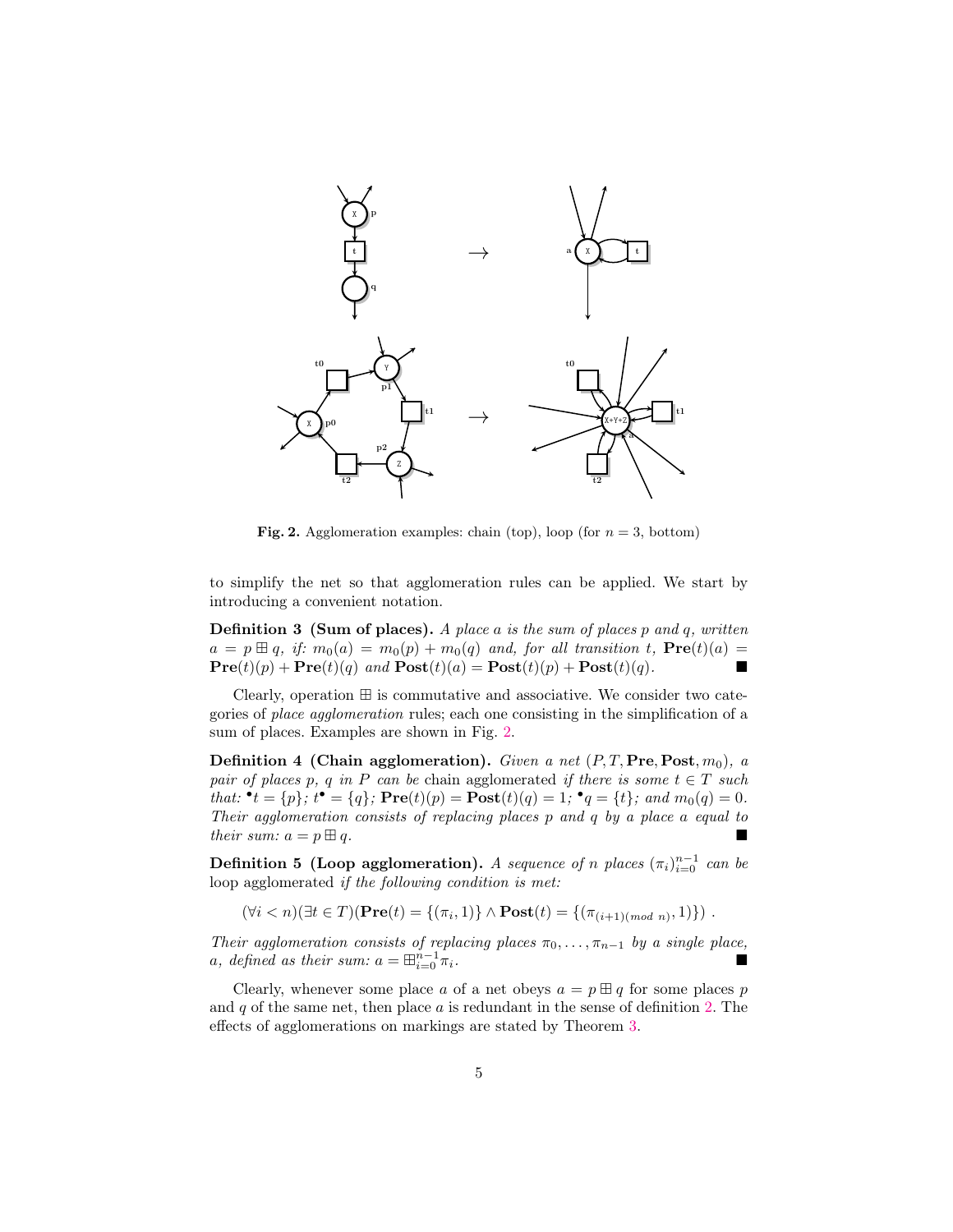**Theorem 3.** Let  $N$  and  $N'$  be the nets before and after agglomeration of some set of places A as place a. Then for all markings m over  $(P \setminus A)$  and m' over A we have:  $(m \cup m') \in \mathcal{R}(N) \Leftrightarrow m \cup \{(a, \Sigma_{p \in A} m'(p)\} \in \mathcal{R}(N')$ .

*Proof.* Assume  $N$  is a net with set of places  $P$ . Let us first consider the case of the chain agglomeration rule in Fig. [2](#page-4-0) (top). We have to prove that for all marking m of  $P \setminus \{p, q\}$  and for all values  $x, y$  in N:

 $m \cup \{(p, x), (q, y)\}\in \mathcal{R}(N) \Leftrightarrow m \cup \{(a, x + y)\}\in \mathcal{R}(N')$ 

Left to right (L): Let  $N^+$  be net N with place  $a = p \boxplus q$  added. Clearly, a is redundant in  $N^+$ , with  $v(a) = v(p) = v(q) = 1$ . So N and  $N^+$  admit the same firing sequences, and for any  $m \in \mathcal{R}(N^+)$ , we have  $m(a) = m(p) + m(q)$ . Next, removing places p and q from  $N^+$  (the result is net N') can only relax firing constraints, hence any  $\sigma$  firable in  $N^+$  (and thus in N) is also firable in N', which implies the goal.

**Right to left (R):** we use two intermediate properties ( $\forall m, x, u, v$  implicit). We write  $m \sim m'$  when m and m' agree on all places except p, q and a, and  $m \approx m'$  when  $m \sim m' \wedge m(p) = m'(a) \wedge m(q) = 0.$ 

Property (1):  $m \cup \{(a, x)\}\in \mathcal{R}(N') \Rightarrow m \cup \{(p, x), (q, 0)\}\in \mathcal{R}(N)$ .

Since  $\Delta(t) = 0$ , any marking reachable in N' is reachable by a sequence not containing  $t$ , call these sequences  $t$ -free. Property  $(1)$  follows from a simpler relation, namely (Z): whenever  $m \approx m'$  ( $m \in \mathcal{R}(N)$ ,  $m' \in \mathcal{R}(N')$ ) and  $m' \stackrel{\delta}{\rightarrow} w'$ , (δ t-free), then there is a sequence  $\omega$  such that  $m \stackrel{\omega}{\rightarrow} w$  and  $w \approx w'$ .

Any t-free sequence firable in N' but not in N can be written  $\sigma.t'.\gamma$ , where σ is firable in N and transition t' is not firable in N after σ. Let w, w' be the markings reached by  $\sigma$  in N and N', respectively. Since  $\sigma$  is firable in N, we have  $w \approx w'$ , by (L) and the fact that  $\sigma$  is t-free (only t can put tokens in q). That t' is not firable at w but firable at  $w'$  is only possible if t' is some output transition of a since  $w \sim w'$  and the preconditions of all other transitions of N' than a are identical in N and N'. That is,  $t'$  must be an output transition of either or both p or q in N. If t' has no precondition on q in N, then it ought to be firable at w in N since  $w(p) = w'(a)$ . So t' must have a precondition on q; we have  $w(q) \not\geq \text{Pre}(t')(q)$  in N and  $w'(a) \geq \text{Pre}'(t')(a)$  in N'. Therefore, we can fire transition t n times from w in N, where  $n = Pre(t')(q)$ , since  $w'(a) = w(p)$ and  $t'$  is enabled at  $w'$ , and this leads to a marking enabling  $t'$ . Further, firing  $t'$  at that marking leaves place q in N empty since only transition t may put tokens in  $q$ . Then the proof of Property  $(1)$  follows from  $(Z)$  and the fact that Definition [4](#page-4-2) ensures  $m_0 \approx m'_0$ .

Property (2): if  $m \cup \{(p,x),(q,0)\}\in \mathcal{R}(N)$  and  $(u + v = x)$  then  $m \cup$  $\{(p, u), (q, v)\}\in \mathcal{R}(N).$ 

Obvious from Definition [4:](#page-4-2) the tokens in place  $p$  can be moved one by one into place q by firing t in sequence  $v$  times.

Combining Property  $(1)$  and  $(2)$  is enough to prove  $(R)$ , which completes the proof for chain agglomerations. The proof for loop agglomerations is similar.  $\Box$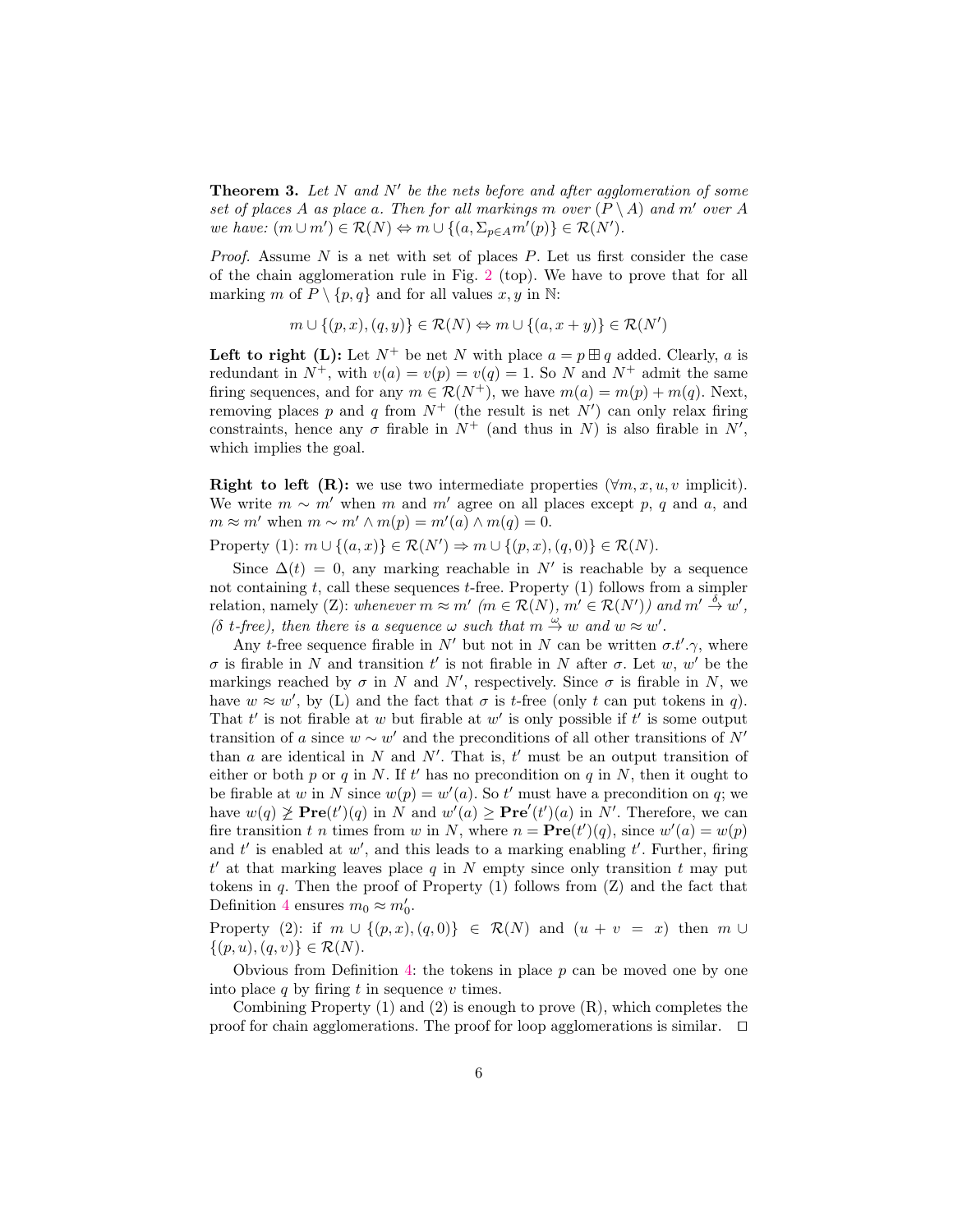#### <span id="page-6-0"></span>3.4 The Reduction System

The three categories of rules introduced in the previous sections constitute the core of our reduction system. Our implementation actually adds to those a few special purpose rules. We mention three examples of such rules here, because they play a significant role in the experimental results of Sect. [7,](#page-12-0) but without technical details. These rules are useful on nets generated from high level descriptions, that often exhibit translation artifacts like dead transitions or source places.

The first extra rule is the *dead transition removal* rule. It is sometimes possible to determine statically that some transitions of a net are never firable. A fairly general rule for identifying statically dead transitions is proposed in [\[5\]](#page-16-3). Removal of statically dead transitions from a net has no effects on its state space.

A second rule allows us to remove a transition t from a net  $N$  when t is the sole transition enabled in the initial marking and  $t$  is firable only once. Then, instead of counting the markings reachable from the initial marking of the net, we count those reachable from the output marking of  $t$  in  $N$  and add 1. Removing such transitions often yields structurally simpler nets.

Our last example is an instance of simple rules that can be used to do away with very basic (sub-)nets, containing only a single place. This is the case, for instance, of the source-sink nets defined below. These rules are useful if we want to fully reduce a net. We say that a net is totally reduced when its set of places and transitions are empty  $(P = T = \emptyset)$ .

**Definition 6 (Source-sink pair).** A pair  $(p, t)$  in net N is a source-sink pair if  ${}^{\bullet}p = \emptyset$ ,  $p{}^{\bullet} = \{t\}$ ,  $\text{Pre}(t) = \{(p, 1)\}$  and  $\text{Post}(t) = \emptyset$ .

<span id="page-6-1"></span>**Theorem 4 (Source-sink pairs).** If  $N'$  is the result of removing a source-sink pair  $(p, t)$  in net N then  $(\forall z \leq m_0(p))(\forall m)(m \cup \{(p, z)\} \in \mathcal{R}(N) \Leftrightarrow m \in \mathcal{R}(N')).$ 

Omitting for the sake of clarity the first two extra rules mentioned above, our final reduction system resumes to removal of redundant transitions (referred to as the T rule) and of redundant places (R rule), agglomeration of places (A rules) and removal of source-sink pairs (L rule).

Rules T have no effects on markings. For the other three rules, the effect on the markings can be captured by an equation or an inequality. These have shape  $v_p.m(p) = \sum_{q \neq p} v_q.m(q) + b$  for redundant places, where b is a constant, shape  $m(a) = \sum_{p \in A} m(p)$  for agglomerations, and shape  $m(p) \leq k$  for source-sink pairs, where k is some constant. In all these equations, the terms  $m(q)$  are marking variables; variable  $m(q)$  is associated with the marking of place q. For readability, we will often use the name of the place instead of its associated marking variable. For instance, the marking equation  $2.m(p) = 3.m(q) + 4$ , resulting from a (R) rule, would be simply written  $2.p = 3.q + 4$ .

We show in Sect. [5](#page-8-0) that the state space of a net can be reconstructed from that of its reduced net and the set of (in)equalities collected when a rule is applied. Before considering this result, we illustrate the effects of reductions on a full example.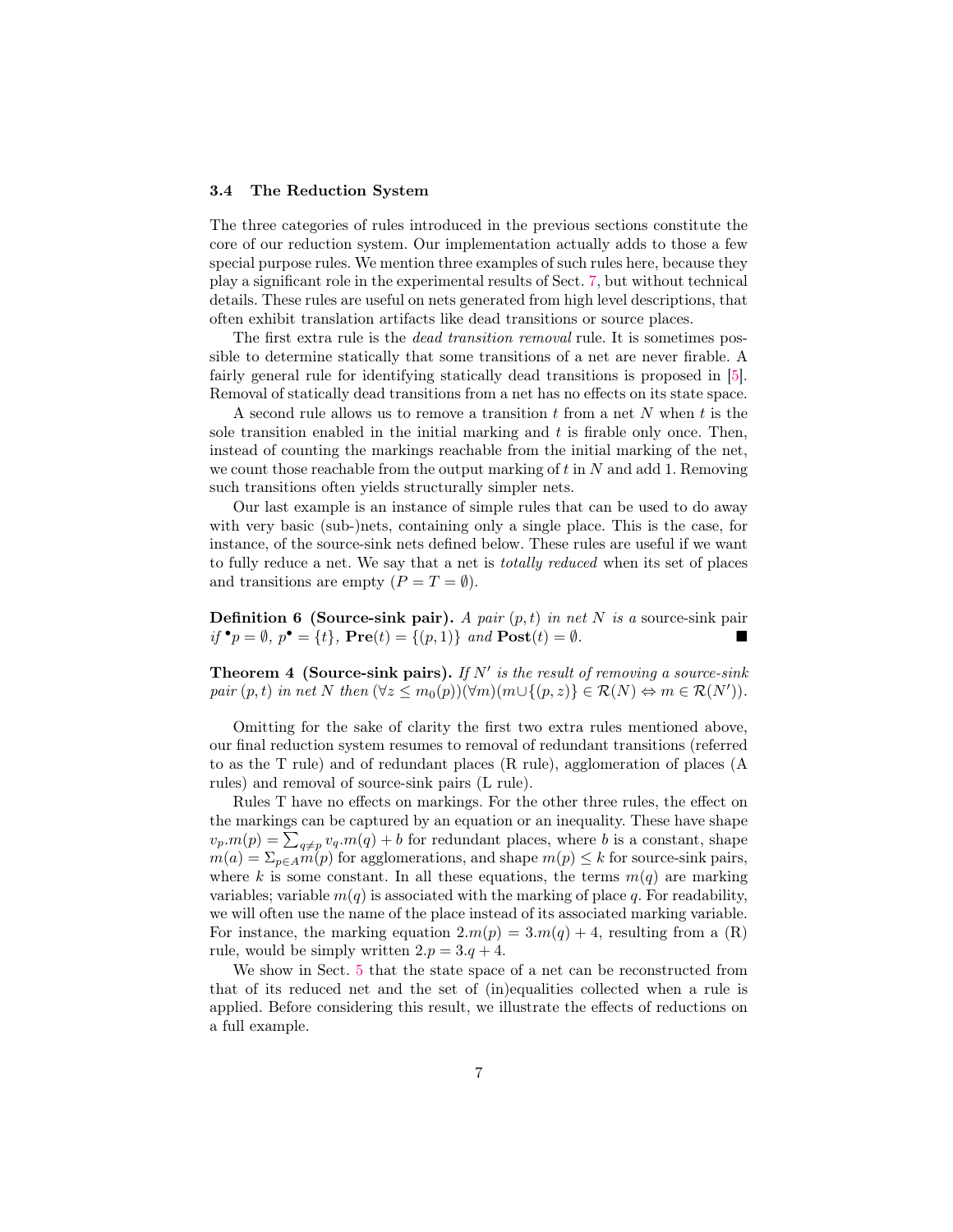

<span id="page-7-1"></span>Fig. 3. HouseConstruction-10 example net

### <span id="page-7-0"></span>4 An Illustrative Example — HouseConstruction

.

We take as example a model provided in the Model Checking Contest (MCC, <http://mcc.lip6.fr>), a recurring competition of model-checking tools [\[6\]](#page-16-4). This model is a variation of a Petri net model found in [\[13\]](#page-16-9), which is itself derived from the PERT chart of the construction of a house found in [\[10\]](#page-16-10). The model found in the MCC collection, reproduced in Fig. [3,](#page-7-1) differs from that of [\[13\]](#page-16-9) in that it omits time constraints and a final sink place. In addition, the net represents the house construction process for a number of houses simultaneously rather than a single one. The number of houses being built is represented by the marking of place  $p_1$  of the net (10 in the net represented in Figure [3\)](#page-7-1).

We list in Fig. [4](#page-8-1) the reductions applied to our example net in the order they are performed, one for each line. Our tool chooses automatically the structural reductions that can be applied and in which order to perform them. To save space, we have omitted the removal of redundant transitions. For each reduction, we give an indication of its kind  $(R, A, \ldots)$ , the marking equation witnessing the reduction, and a short description. The first reduction, for instance, says that place  $p_{19}$  is removed, being a duplicate of place  $p_{20}$ . At the second step, places p11 and  $p7$  are agglomerated as place a1, a "fresh" place not found in the net yet.

Each reduction is associated with an equation or inequality linking the markings of the net before and after application of a rule. The system of inequalities gathered is shown below, with agglomeration places  $a_i$  eliminated. We show in the next section that the set of solutions of this system, taken as markings, is exactly the set of reachable markings of the net.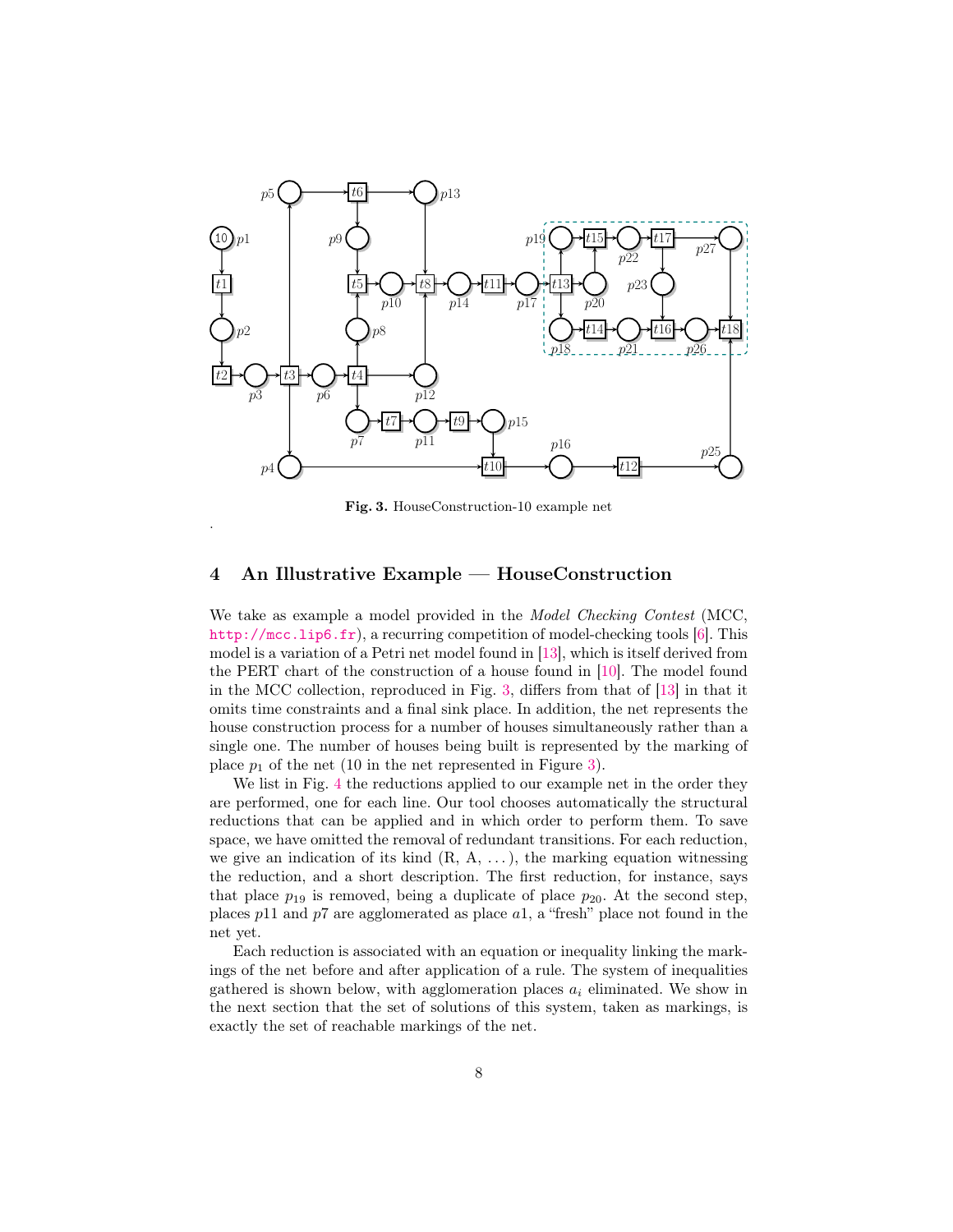|  | $R$  - $p19 = p20$       | p19 duplicate | $R$  - $p4 = p6 + a7$     | p4 redundant  |
|--|--------------------------|---------------|---------------------------|---------------|
|  | $A \mid -a1 = p11 + p7$  | agglomeration | $A \mid -a9 = a2 + p10$   | agglomeration |
|  | $A \mid -a2 = p17 + p14$ | agglomeration | $A \mid -a10 = a6 + a7$   | agglomeration |
|  | $A \mid -a3 = p2 + p1$   | agglomeration | $A \mid -a11 = p23 + a5$  | agglomeration |
|  | $A \mid -a4 = p21 + p18$ | agglomeration | $A \mid -a12 = p9 + p5$   | agglomeration |
|  | $A \mid -a5 = p22 + p20$ | agglomeration | $A \mid -a13 = a11 + p26$ | agglomeration |
|  | $A \mid -a6 = p25 + p16$ | agglomeration | $A \mid -a14 = a13 + a9$  | agglomeration |
|  | $A \mid -a7 = p15 + a1$  | agglomeration | $R$  - a12 = p6 + p8      | a12 redundant |
|  | $A \mid -a8 = p3 + a3$   | agglomeration | $R$  - a10 = a14 + p8     | a10 redundant |
|  | $R$  - $p12 = p10 + p8$  | p12 redundant | $A \mid -a15 = a14 + p8$  | agglomeration |
|  | $R$  - p13 = p10 + p9    | p13 redundant | $A \mid -a16 = p6 + a8$   | agglomeration |
|  | $R$  - $a4 = a5 + p23$   | a4 redundant  | $A \mid -a17 = a15 + a16$ | agglomeration |
|  | $R$  - $p27 = p23 + p26$ | p27 redundant | L $ -$ a17 <= 10          | a17 source    |

<span id="page-8-1"></span>Fig. 4. Reduction traces for net HouseConstruction-10

| $p19 = p20$                     | $p4 = p6 + p15 + p11 + p7$                |
|---------------------------------|-------------------------------------------|
| $p12 = p10 + p8$                | $p9 + p5 = p6 + p8$                       |
| $p13 = p10 + p9$                | $p21 + p18 = p22 + p20 + p23$             |
| $p27 = p23 + p26$               |                                           |
| $1.10 \pm .15 \pm .111 \pm .77$ | $-96 + -92 + -92 + -90 + -17 + -14 + -16$ |

 $p25 + p16 + p15 + p11 + p7 = p26 + p23 + p22 + p20 + p17 + p14 + p10 + p8$  $p26 + p23 + p22 + p20 + p17 + p14 + p10 + p8 + p6 + p3 + p2 + p1 \le 10$ 

This example can be totally reduced using the sequence of reductions listed. And we have found other examples of totally reducible net in the MCC benchmarks. In the general case, our reduction system is not complete; some nets may be only partially reduced, or not at all. Our reduction system is not confluent either, different reduction sequences for the same net could yield different residual nets. When a net is only partially reducible, the inequalities, together with an explicit or logic-based symbolic description of the reachability set of the residual net, yield a hybrid representation of the state space of the initial net. Such hybrid representations are still suitable for model checking reachability properties or counting markings.

#### <span id="page-8-0"></span>5 Correctness of Markings Reconstruction

We prove that we can reconstruct the markings of an (initial) net, before application of a rule, from that of the reduced net. This property ensues from the definition of a net-abstraction relation, defined below.

We start by defining some notations useful in our proofs. We use  $\mathcal{U}, \mathcal{V}, \ldots$ for finite sets of non-negative integer variables. We use  $Q, Q'$  for systems of linear equations (and inequalities) and the notation  $V(Q)$  for the set of variable occurring in  $Q$ . The system obtained by concatenating the relations in  $Q_1$  and  $Q_2$  is denoted  $(Q_1; Q_2)$  and the "empty system" is denoted  $\emptyset$ .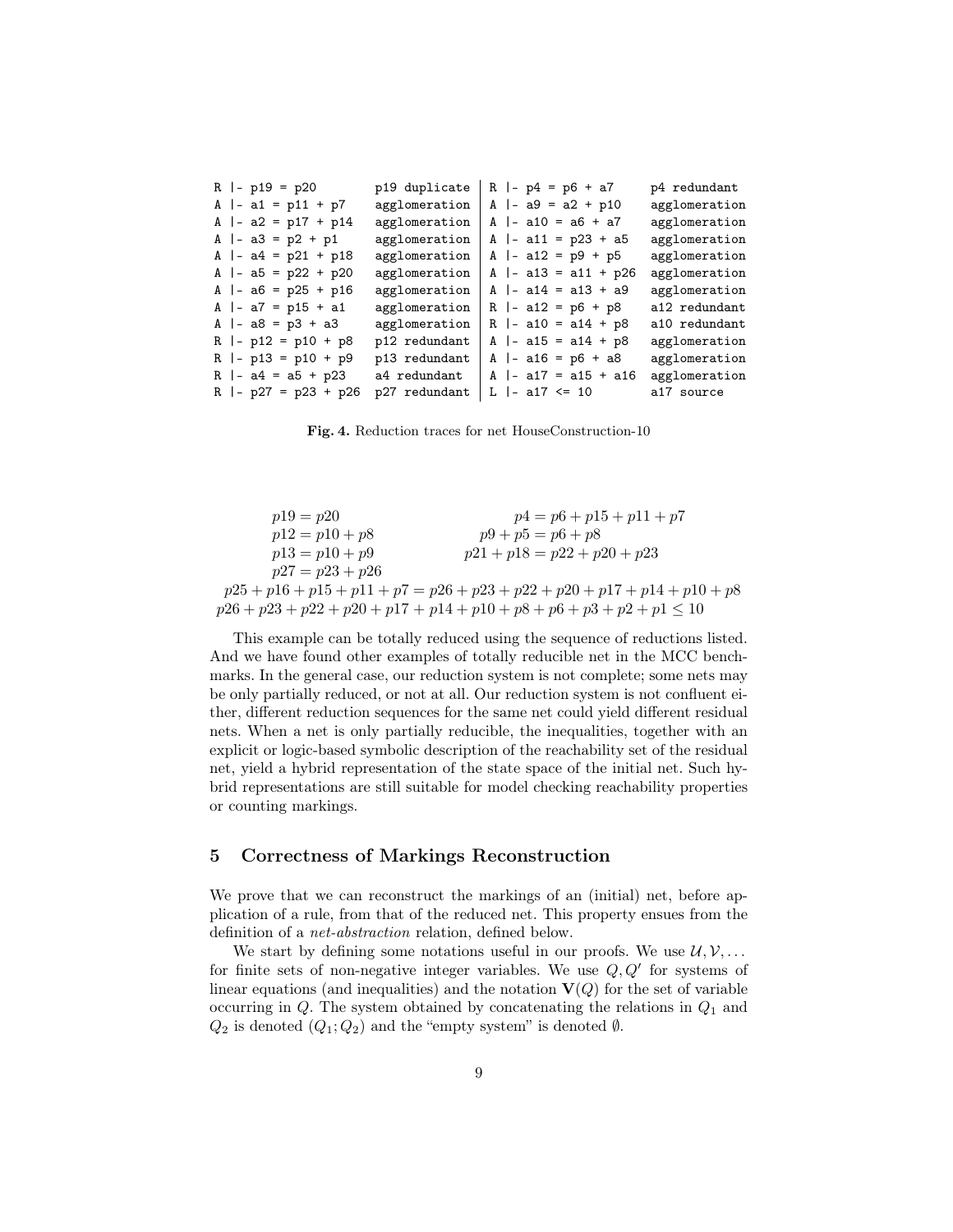A valuation E of  $\mathbb{N}^{\mathcal{V}}$  is a solution of Q, with  $\mathcal{V} = \mathbf{V}(Q)$ , if all the relations in Q are (trivially) valid when replacing all variables x in V by their value  $E(x)$ . We denote  $\langle Q \rangle$  the subset of  $N^{V(Q)}$  consisting in all the solutions of Q.

If  $E \subseteq \mathbb{N}^{\mathcal{V}}$  then  $E \downarrow \mathcal{U}$  is the projection of E over variables  $\mathcal{U}$ , that is the subset of  $\mathbb{N}^{\mathcal{U}}$  obtained from E by restricting the domain of its elements to U. conversely, we use  $E \uparrow U$  to denote the lifting of E to U, that is the largest subset  $E'$  of  $\mathbb{N}^{\mathcal{U}}$  such that  $E' \downarrow \mathcal{V} = E$ .

<span id="page-9-0"></span>**Definition 7** (Net-abstraction). A triple  $(N_1, Q, N_2)$  is a net-abstraction, or simply an abstraction, if  $N_1$ ,  $N_2$  are nets with respective sets of places  $P_1$ ,  $P_2$ (we may have  $P_1 \cap P_2 \neq \emptyset$ ), Q is a linear system of equations, and:

$$
\mathcal{R}(N_1) = ((\mathcal{R}(N_2) \uparrow \mathcal{V}) \cap (\langle Q \rangle \uparrow \mathcal{V})) \downarrow P_1 \quad \text{where } \mathcal{V} = \mathbf{V}(Q) \cup P_1 \cup P_2 .
$$

Intuitively,  $N_2$  is an abstraction of  $N_1$  (through Q) if, from every reachable marking  $m \in \mathcal{R}(N_2)$ , the markings obtained from solutions of Q—restricted to those solutions such that  $x = m(x)$  for all "place variable" x in  $P_2$ —are always reachable in  $N_1$ . The definition also entails that all the markings in  $\mathcal{R}(N_1)$  can be obtained this way.

#### <span id="page-9-1"></span>**Theorem 5 (Net-abstractions from reductions).** For any nets  $N$ ,  $N_1$ ,  $N_2$ :

- 1.  $(N, \emptyset, N)$  is an abstraction;
- 2. If  $(N_1, Q, N_2)$  is a abstraction then  $(N_1, Q', N_3)$  is an abstraction if either:
	- (T)  $Q' = Q$  and  $N_3$  is obtained from  $N_2$  by removing a redundant transition (see Sect. [3.1\)](#page-2-3);
	- (R)  $Q' = (Q; k.p = l)$  and  $N_3$  is obtained from  $N_2$  by removing a redundant place p and  $k.p = l$  is the associated marking equation (see Sect. [3.2\)](#page-2-4);
	- (A)  $Q' = (Q; a = \Sigma_{p \in A}(p))$ , where  $a \notin V(Q)$  and  $N_3$  is obtained from  $N_2$  by agglomerating the places in  $A$  as a new place, a (see Sect. [3.3\)](#page-3-1);
	- (L)  $Q' = (Q; p \le k)$  and  $N_3$  is obtained from  $N_2$  by removal of a source-sink pair  $(p, t)$  with  $m_0(p) = k$  (see Sect. [3.4\)](#page-6-0).

Proof. Property (1) is obvious from Definition [7.](#page-9-0) Property (2) is proved by case analysis. First, let  $V = V(Q) \cup P_1 \cup P_2$  and  $U = V \cup P_3$  and notice that for all candidate  $(N_1, Q', N_3)$  we have  $\mathbf{V}(Q') \cup P_1 \cup P_3 = \mathcal{U}$ . Then, in each case, we know  $(H)$ :  $\mathcal{R}(N_1) = (\mathcal{R}(N_2) \uparrow \mathcal{V} \cap \langle Q \rangle \uparrow \mathcal{V}) \downarrow P_1$  and we must prove  $(G): \mathcal{R}(N_1) = (\mathcal{R}(N_3) \uparrow \mathcal{U} \cap \langle Q' \rangle \uparrow \mathcal{U}) \downarrow P_1.$ 

Case (T) :  $Q' = Q$ . By Th. [1,](#page-2-5) we have  $P_3 = P_2$ , hence  $V = U$ , and  $\mathcal{R}(N_3) =$  $\mathcal{R}(N_2)$ . Replacing  $\mathcal{R}(N_2)$  by  $\mathcal{R}(N_3)$  and  $\mathcal{V}$  by  $\mathcal{U}$  in (H) yields (G).

*Case*  $(R)$ : By Th. [2](#page-3-2) we have :  $\mathcal{R}(N_2) = \mathcal{R}(N_3) \uparrow P_2 \cap \langle k.p = l \rangle \uparrow P_2$ . replacing  $\mathcal{R}(N_2)$  by this value in  $(H)$  yields  $\mathcal{R}(N_1) = ((\mathcal{R}(N_3) \uparrow P_2 \cap (k.p = l) \uparrow P_2) \uparrow$  $V \cap \langle Q \rangle \uparrow V$ )  $\downarrow$   $P_1$ . Since  $P_2 \subseteq V$ , we may safely lift to V instead of  $P_2$ , so:  $\mathcal{R}(N_1) = (\mathcal{R}(N_3) \uparrow \mathcal{V} \cap \langle k.p = l \rangle \uparrow \mathcal{V} \cap \langle Q \rangle \uparrow \mathcal{V}) \downarrow P_1$ . Which is equivalent to:  $\mathcal{R}(N_1) = (\mathcal{R}(N_3) \uparrow \mathcal{V} \cap \langle Q; k.p = l \rangle \uparrow \mathcal{V}) \downarrow P_1$ , and equal to (G) since  $P_3 \subseteq \mathcal{V}$ and  $Q' = (Q; k.p = l)$ .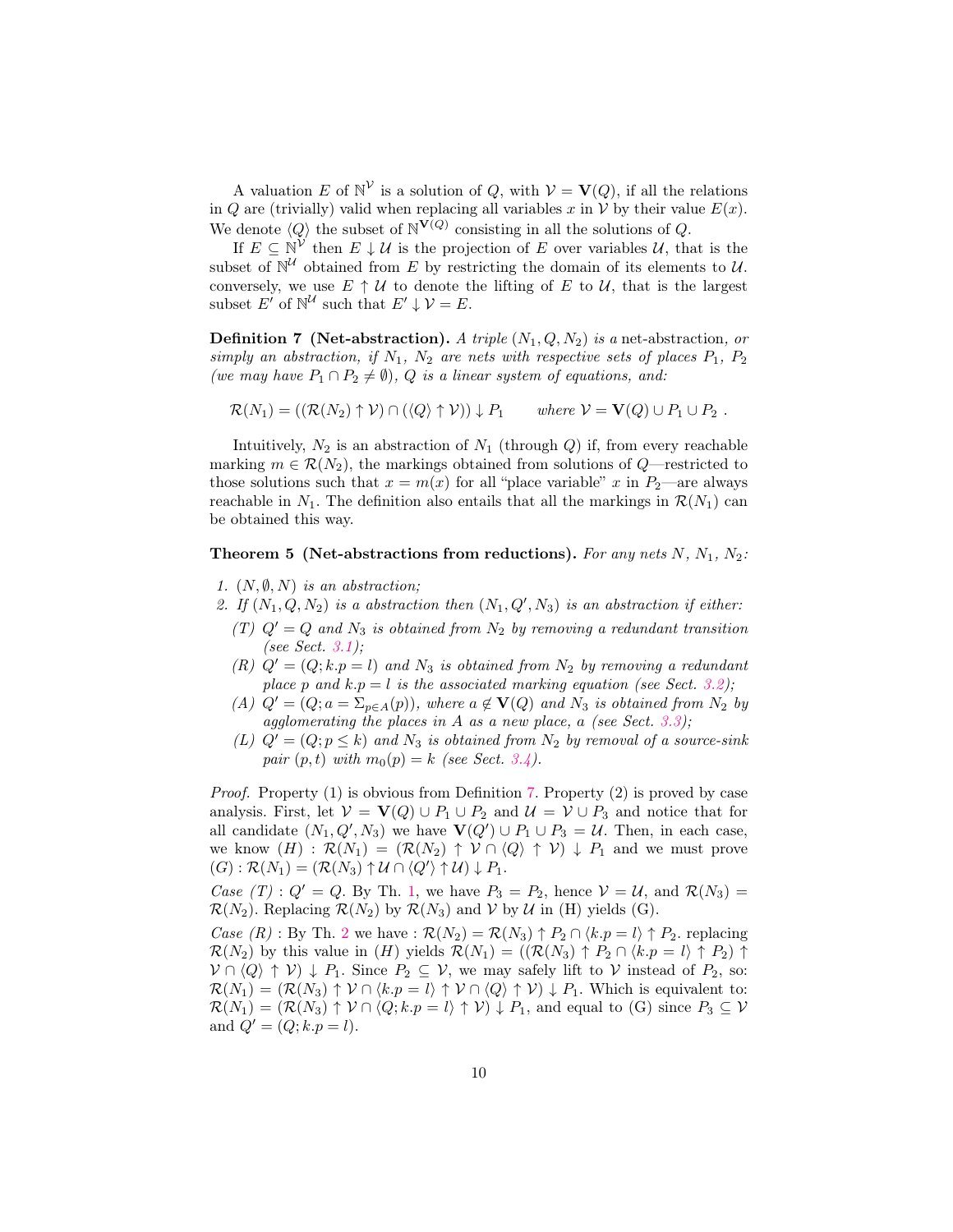Case (A): Let  $S_p$  denotes the value  $\Sigma_{p\in A}(p)$ . By Th. [3](#page-4-1) we have:  $\mathcal{R}(N_2)$  =  $(\mathcal{R}(N_3) \uparrow (P_2 \cup P_3) \cap (a = S_p) \uparrow (P_2 \cup P_3)) \downarrow P_2$ . Replacing  $\mathcal{R}(N_2)$  by this value in (H) yields:  $\mathcal{R}(N_1) = (((\mathcal{R}(N_3) \uparrow (P_2 \cup P_3) \cap (a = S_p) \uparrow (P_2 \cup P_3)) \downarrow P_2) \uparrow$  $V \cap (Q) \uparrow V$   $\downarrow$   $P_1$ . Instead of V, we may lift to U since  $\mathcal{U} = V \cup \{a\}$ ,  $a \notin \mathbf{V}(Q)$ and  $a \notin P_1$ , so:  $\mathcal{R}(N_1) = (((\mathcal{R}(N_3) \uparrow (P_2 \cup P_3) \cap (a = S_p) \uparrow (P_2 \cup P_3)) \downarrow P_2) \uparrow$  $U \cap \langle Q \rangle \uparrow U$ )  $\downarrow$   $P_1$ . Projection on  $P_2$  may be omitted since  $P_2 \cup P_3 = P_2 \cup \{a\}$ and  $a \notin V(Q)$ , leading to:

 $\mathcal{R}(N_1) = ((\mathcal{R}(N_3) \uparrow (P_2 \cup P_3) \cap (a = S_p) \uparrow (P_2 \cup P_3)) \uparrow \mathcal{U} \cap (Q) \uparrow \mathcal{U}) \downarrow P_1.$ Since  $P_2 \cup P_3 \subseteq \mathcal{U}$ , this is equivalent to:  $\mathcal{R}(N_1) = (\mathcal{R}(N_3) \uparrow \mathcal{U} \cap \langle a = S_p \rangle \uparrow$  $U \cap \langle Q \rangle \uparrow U$ )  $\downarrow P_1$ . Grouping equations yields:  $\mathcal{R}(N_1) = (\mathcal{R}(N_3) \uparrow U \cap \langle Q; a =$  $S_p \nightharpoonup \mathcal{U} \downarrow P_1$ , which is equal to (G) since  $Q' = (Q; a = S_p)$ .

case  $(L)$ : The proof is similar to that of case  $(R)$  and is based on the relation  $\mathcal{R}(N_2) = \mathcal{R}(N_3) \uparrow P_2 \cap \langle p \leq k \rangle \uparrow P_2$ , obtained from Th. [4.](#page-6-1)

Theorem [5](#page-9-1) states the correctness of our reduction systems, since we can compose reductions sequentially and always obtain a net-abstraction. In particular, if a net  $N$  is fully reducible, then we can derive a system of linear equations  $Q$ such that  $(N, Q, \emptyset)$  is a net-abstraction. In this case the reachable markings of N are exactly the solutions of Q, projected on the places of N. If the reduced net, say  $N_r$ , is not empty then each marking  $m \in \mathcal{R}(N_r)$  represents a set of markings  $\langle Q \rangle_m \subset \mathcal{R}(N)$ : the solution set of Q in which the places of the residual net are constrained as in  $m$ , and then projected on the places of  $N$ . Moreover the family of sets  $\{ \langle Q \rangle_m \mid m \in \mathcal{R}(N_r) \}$  is a partition of  $\mathcal{R}(N)$ .

# <span id="page-10-0"></span>6 Counting Markings

We consider the problem of counting the markings of a net  $N$  from the set of markings of the residual net  $N_r$  and the (collected) system of linear equations Q. For totally reduced nets, counting the markings of N resumes to that of counting the number of solutions in non negative integer variables of system Q. For partially reduced nets, a similar process must be iterated over all markings m reachable in  $N_r$  (a better implementation will be discussed shortly).

Available methods. Counting the number of integer solutions of a linear system of equations (inequalities can always be represented by equations by the addition of slack variables) is an active area of research.

A method is proposed in [\[1\]](#page-16-11), implemented in the tool Azove, for the particular case where variables takes their value in  $\{0, 1\}$ . The method consists of building a Binary Decision Diagram for each equation, using Shannon expansion, and then to compute their conjunction with a specially tailored algorithm. The number of paths of the BDD gives the expected result. Our experiments with Azove show that, although the tool can be fast, its performances on larger system heavily depends on the ordering chosen for the BDD variables, a typical drawback of decision diagram based techniques. In any case, its usage in our context would be limited to safe nets.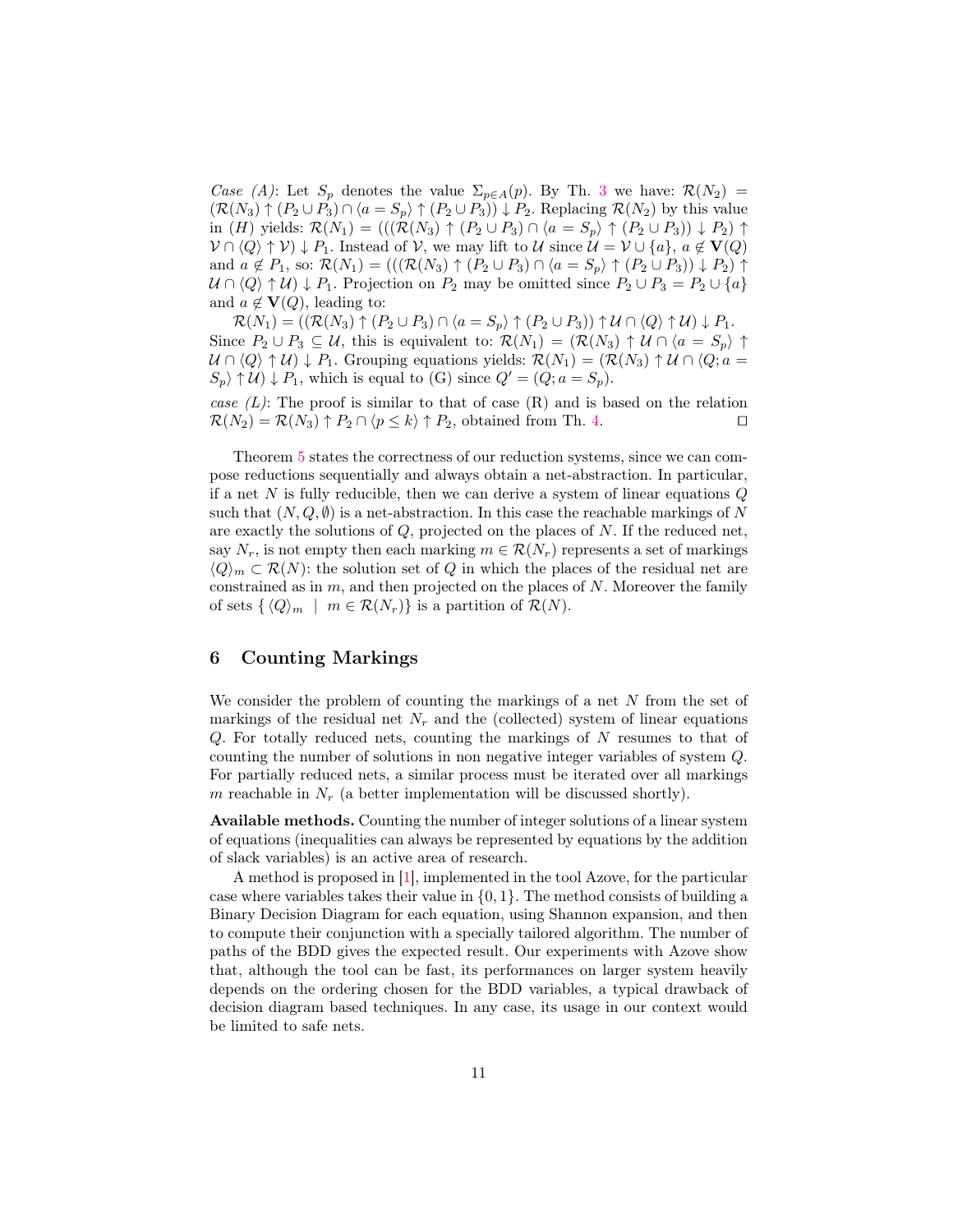For the general case, the current state of the art can be found in the work of De Lorea et al. [\[11,](#page-16-12)[12\]](#page-16-13) on counting the lattice points in convex polytopes. This approach is implemented in a tool called LaTTe, that relies on algebraic and geometric methods; namely the use of rational functions and the decompositions of cones into unimodular cones. Our experiments with LaTTe show that it can be very fast on systems with, say, less than 50 variables. For instance, LaTTe is strikingly fast (less than 1s) for counting the number of solutions of the system described in Sect. [4.](#page-7-0) Moreover, its running time does not generally depends on the constants found in the system. As a consequence, computing the reachability count for 10 or, say,  $10^{12}$  houses takes exactly the same time.

An adhoc method. Though our experiments with LaTTe suffices to show that these approaches are practicable, we implemented our own counting method. Its main benefits over LaTTe, important for practical purposes, are that it can handle systems with many variables (say thousands), though it can be slower than LaTTe on small systems. Another reason for finding an alternative to LaTTe is that it provides no builtin support for parameterized systems, that is in the situation where we need to count the solutions of many instances of the same linear system differing only by some constants.

Our solution takes advantage of the stratified structure of the systems produced by the reductions, and relies on combinatorial rather than geometric methods. While we cannot describe this tool in full details, we illustrate our approach and the techniques involved on a simple example.

Consider the system of equations obtained from the PN corresponding to the dashed zone of Fig. [3.](#page-7-1) This net consists of places in the range  $p_{18}-p_{27}$  and is reduced by our system to a single place,  $a_{13}$ . The subset of marking equations related to this subnet is:

| $R \vdash p_{19} = p_{20}$       | $R \vdash p_{27} = p_{23} + p_{26}$ |     |
|----------------------------------|-------------------------------------|-----|
| $A \vdash a_4 = p_{21} + p_{18}$ | $A \vdash a_{11} = p_{23} + a_5$    |     |
| $A \vdash a_5 = p_{22} + p_{20}$ | $A \vdash a_{13} = a_{11} + p_{26}$ | (Q) |
| $R\vdash a_4=a_5+p_{23}$         |                                     |     |

Assume place  $a_{13}$  is marked with n tokens. Then, by Th. [5,](#page-9-1) the number of markings of the original net corresponding with marking  $a_{13} = n$  in the reduced net is the number of non-negative integer solutions to system  $(Q, a_{13} = n)$ . We now define the function  $A_{13} : \mathbb{N} \longrightarrow \mathbb{N}$  such that  $A_{13}(n)$  is this number.

We first simplify system  $(Q)$ . Note that no agglomeration is involved in the redundancy (R) equations for  $p_{19}$  and  $p_{27}$ , so these equations have no effects on the marking count and can be omitted. After elimination of variable  $a_5$  and some rewritting, we obtain the simplified system  $(Q')$ :

$$
A \vdash a_4 = p_{21} + p_{18}
$$
  
\n
$$
A \vdash a_{11} = p_{23} + p_{22} + p_{20}
$$
  
\n
$$
A \vdash a_{13} = a_{11} + p_{26}
$$
  
\n
$$
(Q')
$$

Let  $((k))(x)$  denote the expression  $\binom{x+k-1}{k-1}$ , the number of ways to put x tokens in k slots. The first equation is  $a_4 = p_{21} + p_{18}$ . If  $a_4 = x$ , its number of solutions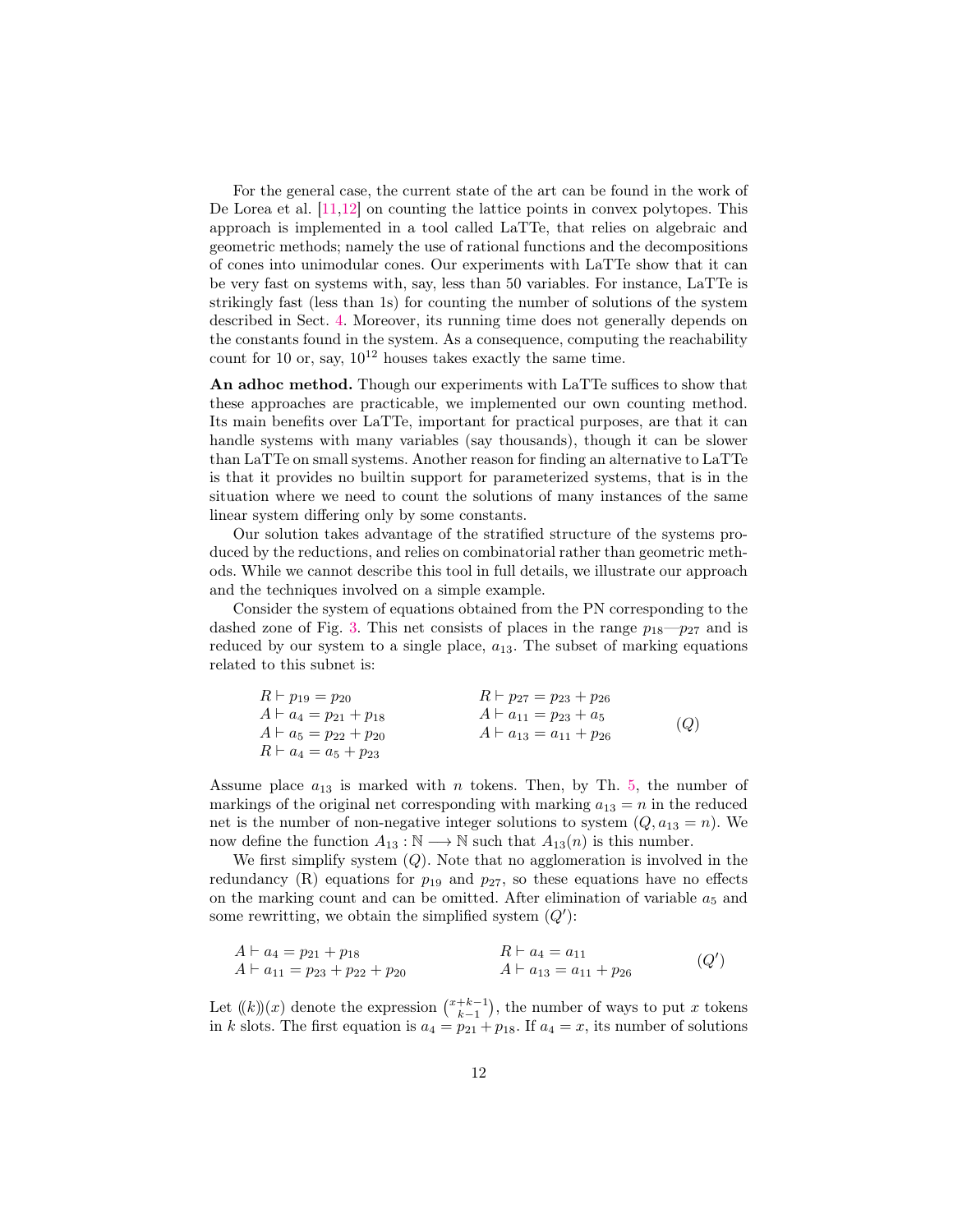is  $(2)(x) = x + 1$ . The second equation is  $a_{11} = p_{23} + p_{22} + p_{20}$ . If  $a_{11} = x$ , its number of solutions is  $(3)(x) = \frac{(x+2)(x+1)}{2}$ .

Now consider the system consisting of the first two equations and the redundancy equation  $a_4 = a_{11}$ . If  $a_{11} = x$ , its number of solutions is  $((2)(x) \times ((3))(x)$ (the variables in both equations being disjoint). Finally, by noticing that  $a_{11}$  can take any value between 0 and  $n$ , we get:

$$
A_{13}(n) = \sum_{a_{11}=0}^{n} ((2))(a_{11}) \times ((3))(a_{11})
$$

This expression is actually a polynomial, namely  $\frac{1}{8}n^4 + \frac{11}{12}n^3 + \frac{19}{8}n^2 + \frac{31}{12}n + 1$ . By applying the same method to the whole net of Fig. [3,](#page-7-1) we obtain an expression involving six summations, which can be reduced to the following 18th-degree polynomial in the variable X denoting the number of tokens in place  $p_1$ .

$$
\begin{aligned} \frac{11}{19401132441600}X^{18} + \frac{1}{16582164480}X^{17} + \frac{2491}{836911595520}X^{16} + \frac{1409}{1556752000}X^{15} \\ + \frac{3972503}{2092278988800}X^{14} + \frac{161351}{5535129600}X^{13} + \frac{32745953}{96566722560}X^{12} + \frac{68229017}{22353408000}X^{11} \\ + \frac{629730473}{29262643200}X^{10} + \frac{83284643}{696729600}X^9 + \frac{3063053849}{5852528640}X^8 + \frac{74566847}{41472000}X^7 \\ + \frac{1505970381239}{313841848320}X^6 + \frac{32809178977}{3353011200}X^5 + \frac{259109541797}{17435658240}X^4 + \frac{41924892461}{2594592000}X^3 \\ + \frac{4496167537}{381180800}X^2 + \frac{62925293}{12252240}X^1 + 1 \end{aligned}
$$

In the general case of partially reduced nets, the computed polynomial is a multivariate polynomial with at most as many variables as places remaining in the residual net. When that number of variables is too large, the computation of the final polynomial is out of reach, and we only make use of the intermediate algebraic term.

### <span id="page-12-0"></span>7 Computing Experiments

We integrated our reduction system and counting method with a state space generation tool, tedd, in the framework of our TINA toolbox for analysis of Petri nets [\[4\]](#page-16-6) (<www.laas.fr/tina>). Tool tedd makes use of symbolic exploration and stores markings in a Set Decision Diagram [\[18\]](#page-16-14). For counting markings in presence of agglomerations, one has the choice between using the external tool LaTTe or using our native counting method discussed in Sect. [6.](#page-10-0)

Benchmarks. Our benchmark is constituted of the full collection of Petri nets used in the Model Checking Contest [\[6](#page-16-4)[,8\]](#page-16-15). It includes 627 nets, organized into 82 classes (simply called models). Each class includes several nets (called instances) that typically differ by their initial marking or by the number of components constituting the net. The size of the nets vary widely, from 9 to 50 000 places, 7 to 200 000 transitions, and 20 to 1 000 000 arcs. Most nets are ordinary (arcs have weight 1) but a significant number are generalized nets. Overall, the collection provides a large number of PN with various structural and behavioral characteristics, covering a large variety of use cases.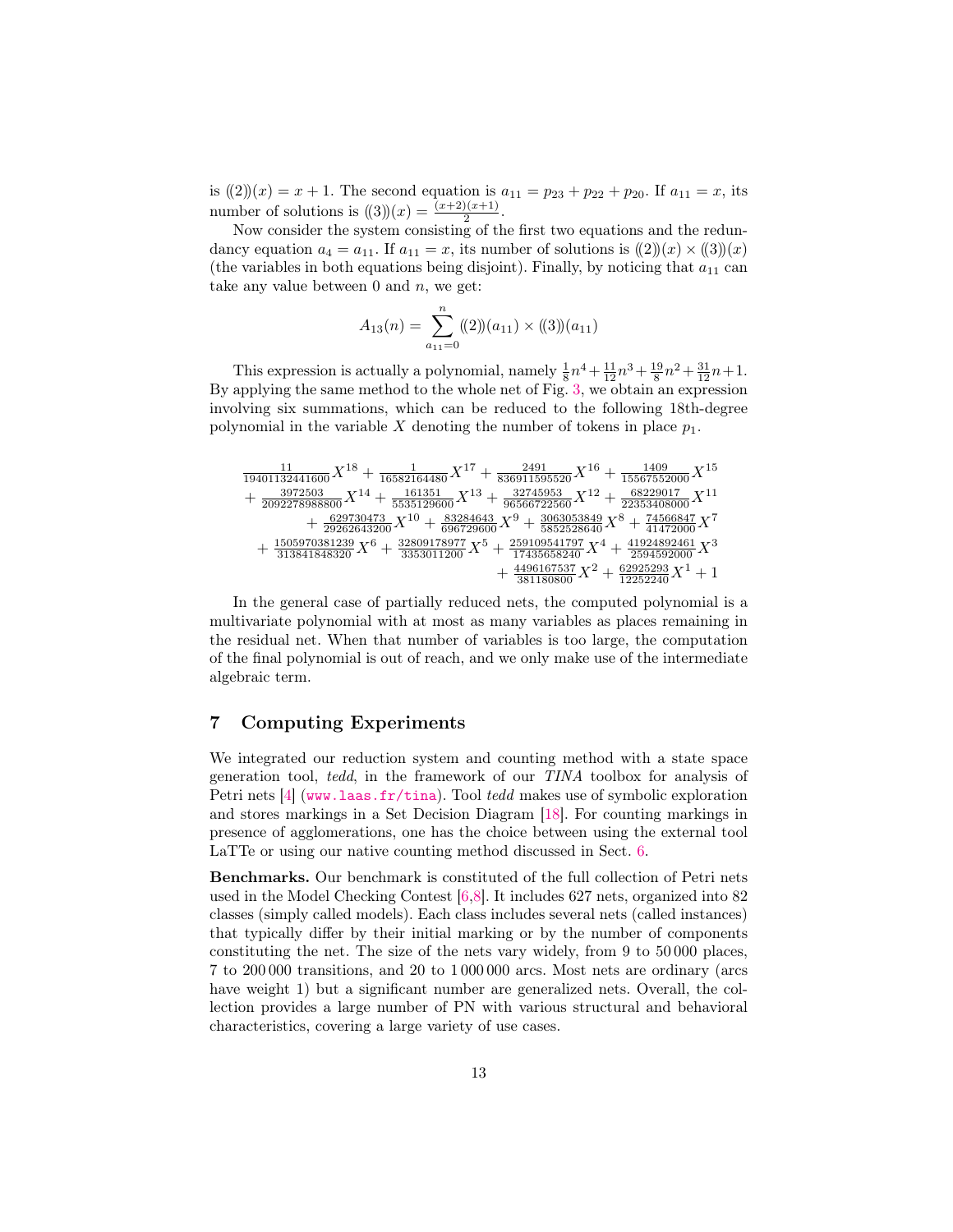

<span id="page-13-0"></span>Fig. 5. Distribution of reduction ratios (place count) over the 627 PN instances.

Reduction ratio and prevalence. Our first results are about how well the reductions perform. We provide two different reduction strategies: compact, that applies all reductions described in Sect. [3,](#page-2-0) and clean, that only applies removal of redundant places and transitions. The reduction ratios on number of places (number of places before and after reduction) for all the MCC instances are shown in Fig. [5,](#page-13-0) sorted in descending order. We overlay the results for our two reduction strategies (the lower, in light color, for clean and the upper, in dark, for compact). We see that the impact of strategy clean alone is minor compared to compact. Globally, Fig. [5](#page-13-0) shows that reductions have a significant impact on about half the models, with a very high impact on about a quarter of them. In particular, there is a surprisingly high number of models that are totally reducible by our approach (about 19% of the models are fully reducible).

Computing time of reductions. Many of the reduction rules implemented have a cost polynomial in the size of the net. The rule removing redundant places in the general case is more complex as it requires to solve an integer programming problem. For this reason we limit its application to nets with less than 50 places. With this restriction, reductions are computed in a few seconds in most cases, and in about 3 minutes for the largest nets. The restriction is necessary but, because of it, we do not reduce some nets that would be fully reducible otherwise.

Impact on the marking count problem. In our benchmark, there are 169 models, out of 627, for which no tool was ever able to compute a marking count. With our method, we could count the markings of at least 14 of them.

If we concentrate on tractable nets—instances managed by at least one tool in the MCC 2017—our approach yields generally large improvements on the time taken to count markings; sometimes orders of magnitude faster. Table [1](#page-14-0) (top) lists the CPU time (in seconds) for counting the markings on a selection of fully reducible instances. We give the best time obtained by a tool during the last MCC (third column) and compare it with the time obtained with tedd, using two different ways of counting solutions (first with our own, native, method then with LaTTe). We also give the resulting speed-up. These times also include parsing and applying reductions. An absent value (−) means that it cannot be computed in less than 1 hour with 16 Gb of storage.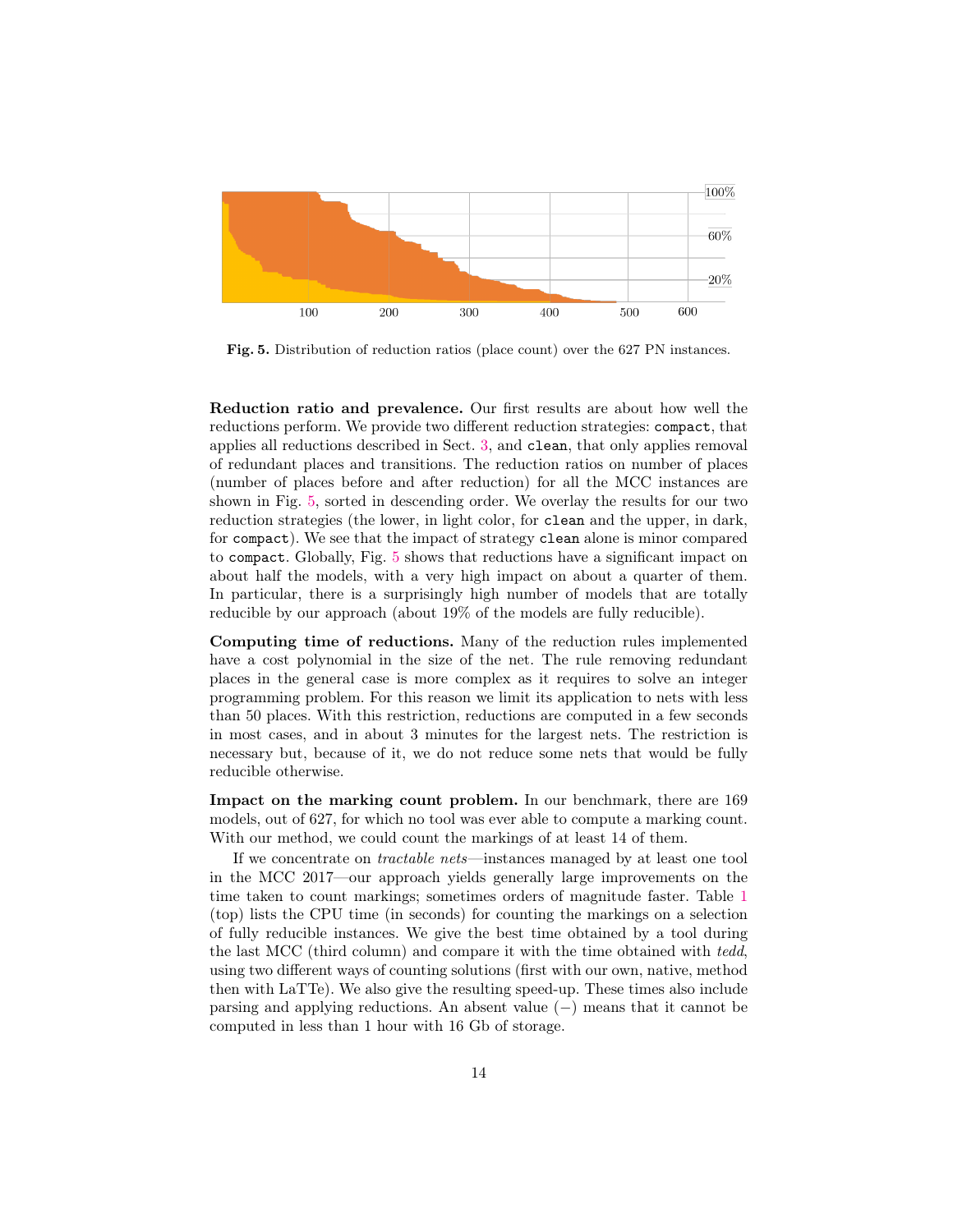| Net instance            | size            |          | MCC             | tedd   | tedd                     | speed    |
|-------------------------|-----------------|----------|-----------------|--------|--------------------------|----------|
|                         | $\sharp$ places | t states | $_{\rm (best)}$ | native | LaTTe                    | up       |
| BART-050                | 11822           | 1.88e118 | 2800            | 346    |                          | 8        |
| BART-060                | 14 13 2         | 8.50e141 |                 | 496    |                          | $\infty$ |
| DLCround-13a            | 463             | 2.40e17  | 9               | 0.33   |                          | 27       |
| FlexibleBarrier-22a     | 267             | 5.52e23  | 5               | 0.25   |                          | 20       |
| NeighborGrid-d4n3m2c23  | 81              | 2.70e65  | 330             | 0.21   | 44                       | 1571     |
| NeighborGrid-d5n4m1t35  | 1024            | 2.85e614 |                 | 340    |                          | $\infty$ |
| Referendum-1000         | 3001            | 1.32e477 | 29              | 12     |                          | 2        |
| RobotManipulation-00050 | 15              | 8.53e12  | 94              | 0.1    | 0.17                     | 940      |
| RobotManipulation-10000 | 15              | 2.83e33  |                 | 102    | 0.17                     | $\infty$ |
| Diffusion2D-50N050      | $2\,500$        | 4.22e105 | 1900            | 5.84   |                          | 325      |
| Diffusion2D-50N150      | $2\,500$        | 2.67e36  |                 | 5.86   |                          | $\infty$ |
| DLCshifumi-6a           | $3\,568$        | 4.50e160 | 950             | 6.54   |                          | 145      |
| Kanban-1000             | 16              | 1.42e30  | 240             | 0.11   | 0.24                     | 2182     |
| HouseConstruction-100   | 26              | 1.58e24  | 630             | 0.4    | 0.85                     | 1575     |
| HouseConstruction-500   | 26              | 2.67e36  |                 | 30     | 0.85                     | $\infty$ |
| Airplane-4000           | 28019           | 2.18e12  | 2520            | 102    |                          | 25       |
| Peterson-4              | 480             | 6.30e8   | 470             | 35.5   |                          | 13       |
| AutoFlight-48a          | 1127            | 1.61e51  | 19              | 3.57   | $\overline{\phantom{0}}$ | 5        |
| CloudDeployment-3b      | 859             | 7.46e16  |                 | 109    |                          | $\infty$ |
| TCPcondis-20            | 30              | 5.56e14  |                 | 189    |                          | $\infty$ |

<span id="page-14-0"></span>Table 1. Computation times (in seconds) and speed-up for counting markings on some totally (top) and partially (bottom) reduced nets

Concerning partially reducible nets, the improvements are less spectacular in general though still significant. Counting markings in this case is more expensive than for totally reduced nets. But, more importantly, we have to build in that case a representation of the state space of the residual net, which is typically much more expensive than counting markings. Furthermore, if using symbolic methods for that purpose, several other parameters come into play that may impact the results, like the choice of an order on decision diagram variables or the particular kind of diagrams used. Nevertheless, improvement are clearly visible on a number of example models; some speedups are shown in Table [1](#page-14-0) (bottom). Also, to minimize such side issues, instead of comparing tedd with compact reductions with the best tool performing at the MCC, we compared it with *tedd* without reductions or with the weaker clean strategy. In that case, compact reductions are almost always effective at reducing computing times.

Finally, there are also a few cases where applying reductions lower performances, typically when the reduction ratio is very small. For such quasiirreducible nets, the time spent computing reductions is obviously wasted.

# 8 Related Work and Conclusion

Our work relies on well understood structural reduction methods, adapted here for the purpose of abstracting the state space of a net. This is done by repre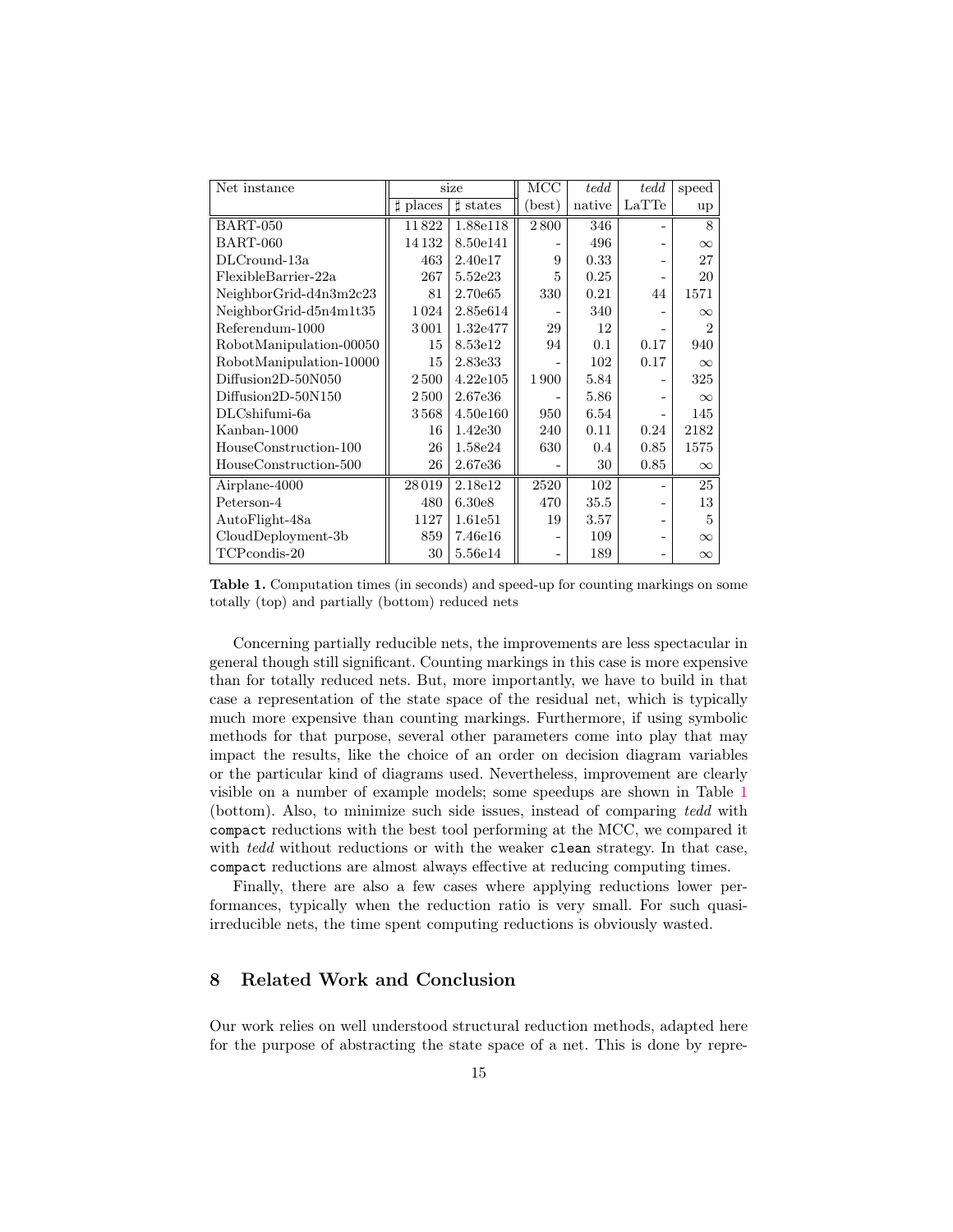senting the effects of reductions by a system of linear equations. To the best of our knowledge, reductions have never been used for that purpose before.

Linear algebraic techniques are widely used in Petri net theory but, again, not with our exact goals. It is well known, for instance, that the state space of a net is included in the solution set of its so-called "state equation", or from a basis of marking invariants. But these solutions, though exact in the special case of live marked graphs, yield approximations that are too coarse. Other works take advantage of marking invariants obtained from semiflows on places, but typically for optimizing the representation of markings in explicit or symbolic enumeration methods rather than for helping their enumeration, see e.g. [\[15,](#page-16-16)[19\]](#page-16-17). Finally, these methods are only remotely related to our.

Another set of related work concerns symbolic methods based on the use of decision diagram. Indeed they can be used to compute the state space size. In such methods, markings are computed symbolically and represented by the paths of some directed acyclic graph, which can be counted efficiently. Crucial for the applicability of these method is determining a "good" variable ordering for decision diagram variables, one that maximizes sharing among the paths. Unfortunately, finding a convenient variable ordering may be an issue, and some models are inherently without sharing. For example, the best symbolic tools participating to the MCC can solve our illustrative example only for  $p_1 \leq 100$ , at a high cost, while we compute the result in a fraction of a second for virtually any possible initial marking of  $p_1$ .

Finally, though not aimed at counting markings nor relying on reductions, the work reported in [\[17\]](#page-16-18) is certainly the closest to our. It defines a method for decomposing the state space of a net into the product of "independent sets of submarkings". The ideas discussed in the paper resembles what we achieved with agglomeration. In fact, the running example in [\[17\]](#page-16-18) is a fully reducible net in our approach. But no effective methods are proposed to compute decompositions.

Concluding remarks. We propose a new symbolic approach for representing the state space of a PN relying on systems of linear equations. Our results show that the method is almost always effective at reducing computing times and memory consumption for counting markings. Even more interesting is that our methods can be used together with traditional explicit and symbolic enumeration methods, as well as with other abstraction techniques like symmetry reductions for example. They can also help for other problems, like reachability analysis.

There are many opportunities for further research. For the close future, we are investigating richer sets of reductions for counting markings and application of the method to count not only the markings, but also the number of transitions of the reachability graph. Model-checking of linear reachability properties is another obvious prospective application of our methods. On the long term, a question to be investigated is how to obtain efficiently fully equational descriptions of the state spaces of bounded Petri nets.